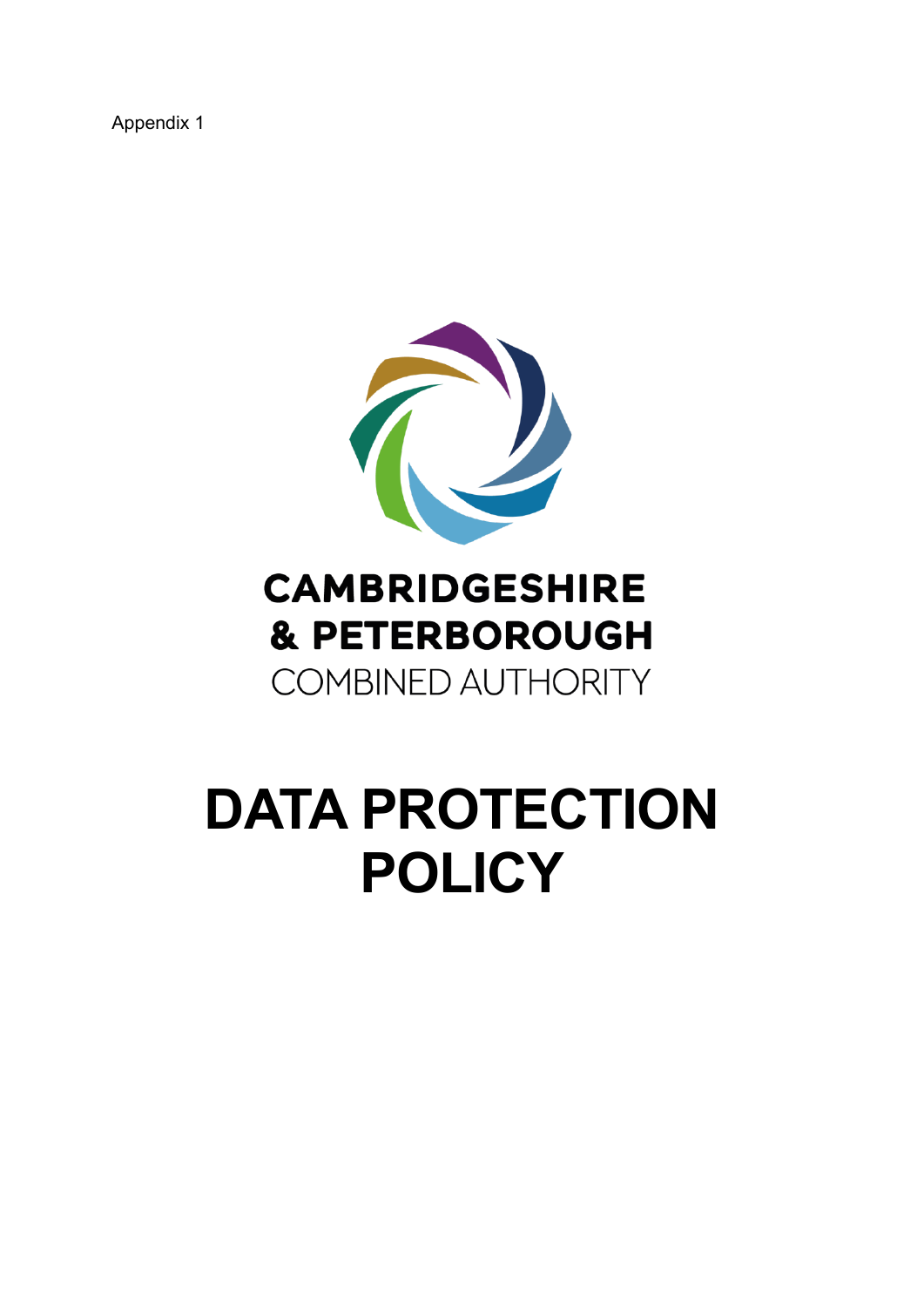| Type of document:     | Policy                                                   |
|-----------------------|----------------------------------------------------------|
| Document produced by: | Cambridgeshire & Peterborough CA Data Protection Officer |
| Document approved by: | Cambridgeshire & Peterborough Combined Authority Board   |
| Version:              | Version 1                                                |
| Issue date:           |                                                          |
| How is this shared?   | Email                                                    |
| Date due for review:  | <b>Annually April</b>                                    |
| Reviewer:             | Rochelle Tapping                                         |
|                       | Susan Hall                                               |

| <b>Data Protection Contact</b> |                                              |              |  |
|--------------------------------|----------------------------------------------|--------------|--|
| <b>Contact Details</b>         | <b>Email</b>                                 | <b>Phone</b> |  |
| Rochelle Tapping               | dpo@cambridgeshirepeterborough-<br>ca.gov.uk | 07923250218  |  |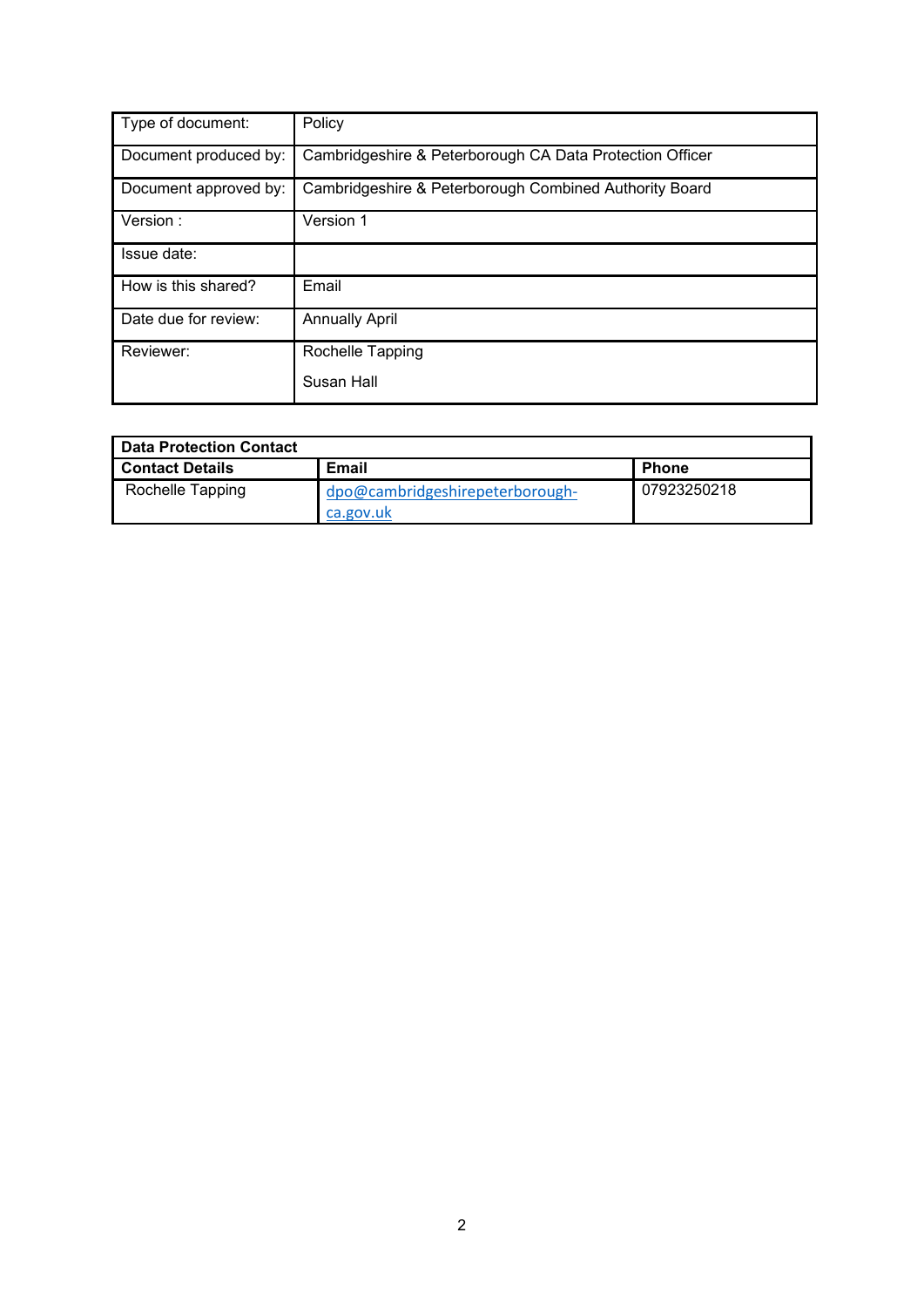#### **CONTENTS**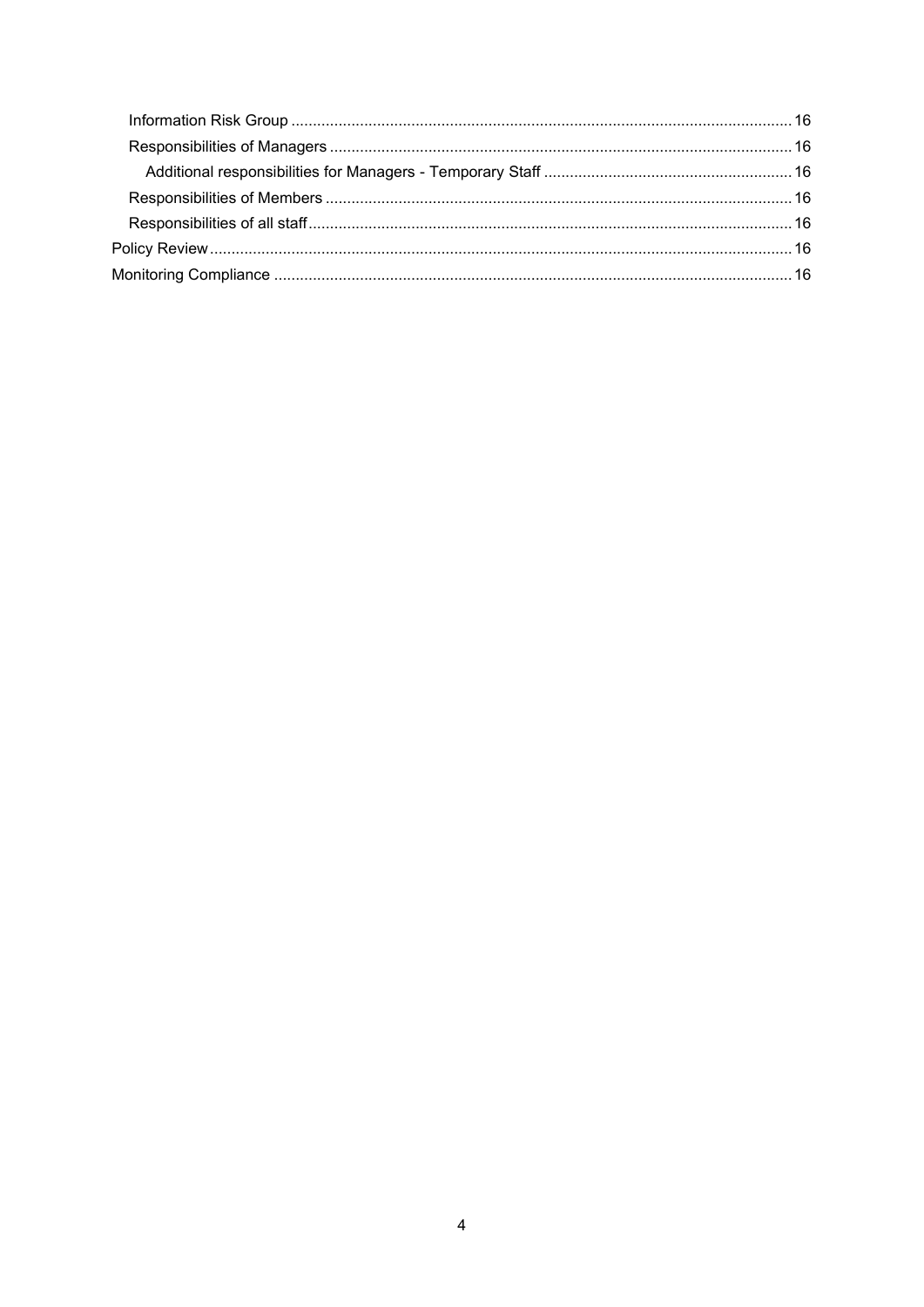# <span id="page-4-0"></span>**"If you only read this page then…."**

**Do** ask for only the information you need to do the job and only keep it for as long as you need to

**Do** be clear about why you are collecting the data

**Do** only use information for the reason it was collected and seek advice if you need to use it for something else

**Do** dispose of paper records and emails securely

**Do** use strong passwords to protect devices and data

**Do** use secure and encrypted devices

**Do** make sure you know who you are talking to and check their identity if you need to

**Do** check someone's email or postal address before you send anything and make sure you always update records to make sure they are accurate

**Do** check what is in an envelope or email before you send

**Do** use the report if any data is lost/misplace/misused, for advice or if someone asks to see information held about them or wants their information deleted

**Don't** share personal information unless you are sure you can and you know who is asking

**Don't** assume that someone's consent last forever and covers everything

**Don't** leave PCs, laptops and phones unlocked or share your passwords

**Don't** leave personal information on show on desks or in vehicles - make sure it's secure

**Don't** open emails or click on links if you don't recognise the sender - speak to IT

**Don't** write comments about an individual that we cannot defend - they have a right to see them

**Don't** ignore a possible data breach - the sooner it is reported, the sooner it can be dealt with

**Don't** think data protection does not matter, it does!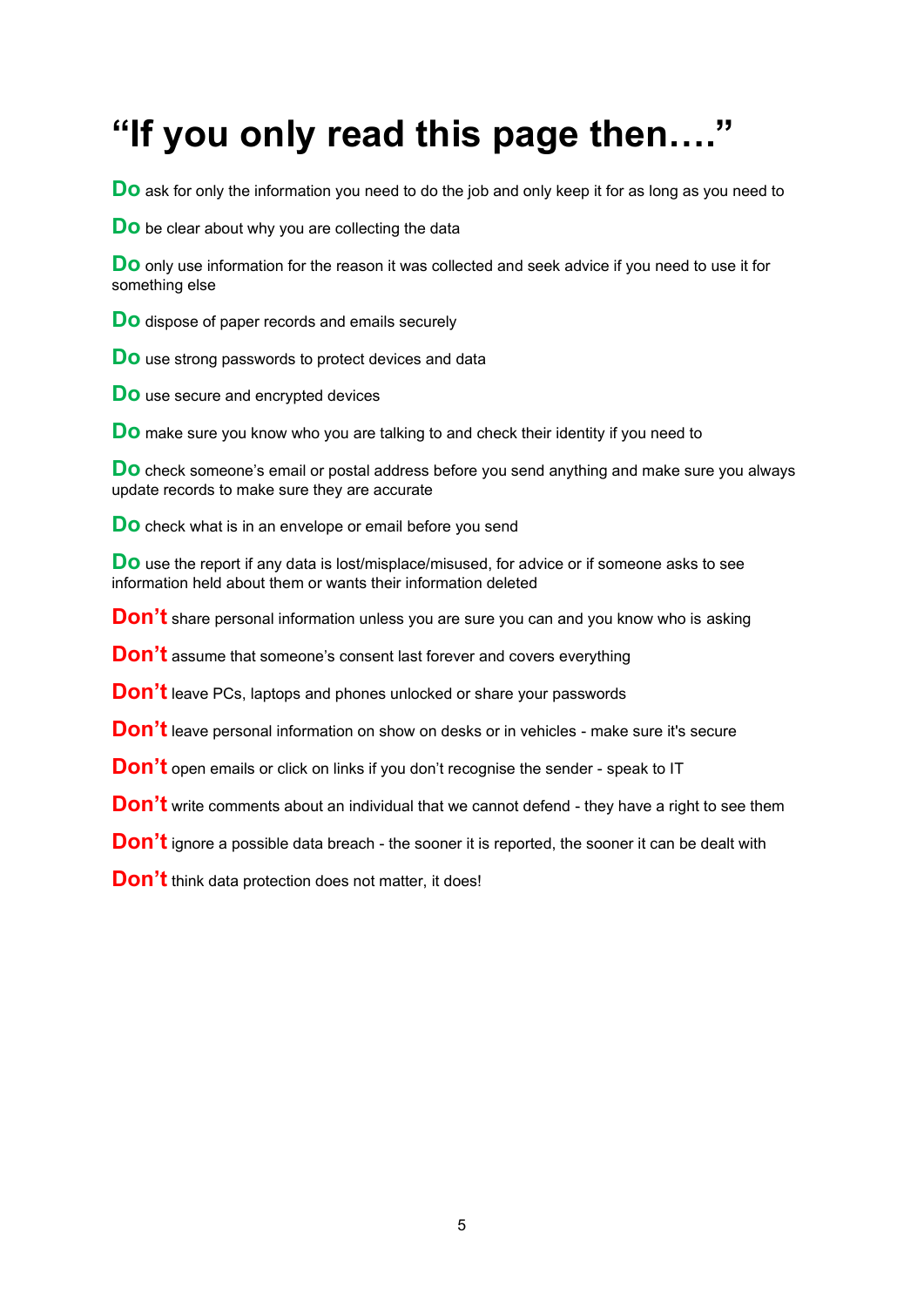# <span id="page-5-0"></span>**Introduction**

We need to collect and use different types of information about people that we provide services for and communicate with in order to deliver those services. These could include current, past and prospective employees, contractors, and suppliers.

In addition, we may occasionally be required by law to collect and use certain types of information to comply with the requirements of government departments for business data.

The UK General Data Protection Regulation and Data Protection Act 2018 are pieces of law which will call ("UK GDPR") and ("DPA 2018") respectively, together, "**data protection legislation"**. These explain the requirements and safeguards which we must be applied to personal data to ensure the rights and freedoms of living individuals are not compromised.

Data protection means when we record and use personal information then we must be open about how the information is used and keep it secure. It applies to how we collect, use, share, keep, delete and destroy personal information we use and decide how we use personal information, we have to ensure we comply with data protection legislation.

This policy applies to all personal data held by or on our behalf. It includes manual/paper records and personal data that is electronically processed by computer systems.

# <span id="page-5-1"></span>**Why do we have a policy?**

The purpose of this policy is to make sure that we:

- Comply with the law in respect of the data we holds about people
- Protect our customers, employees and other individuals
- Protect the organisation when a data breach happens
- Follow good practice

We recognise we have a responsibility to make sure we comply with all of our data protection duties. We also have to ensure that all of our employees and suppliers not only understand but comply with data protection legislation.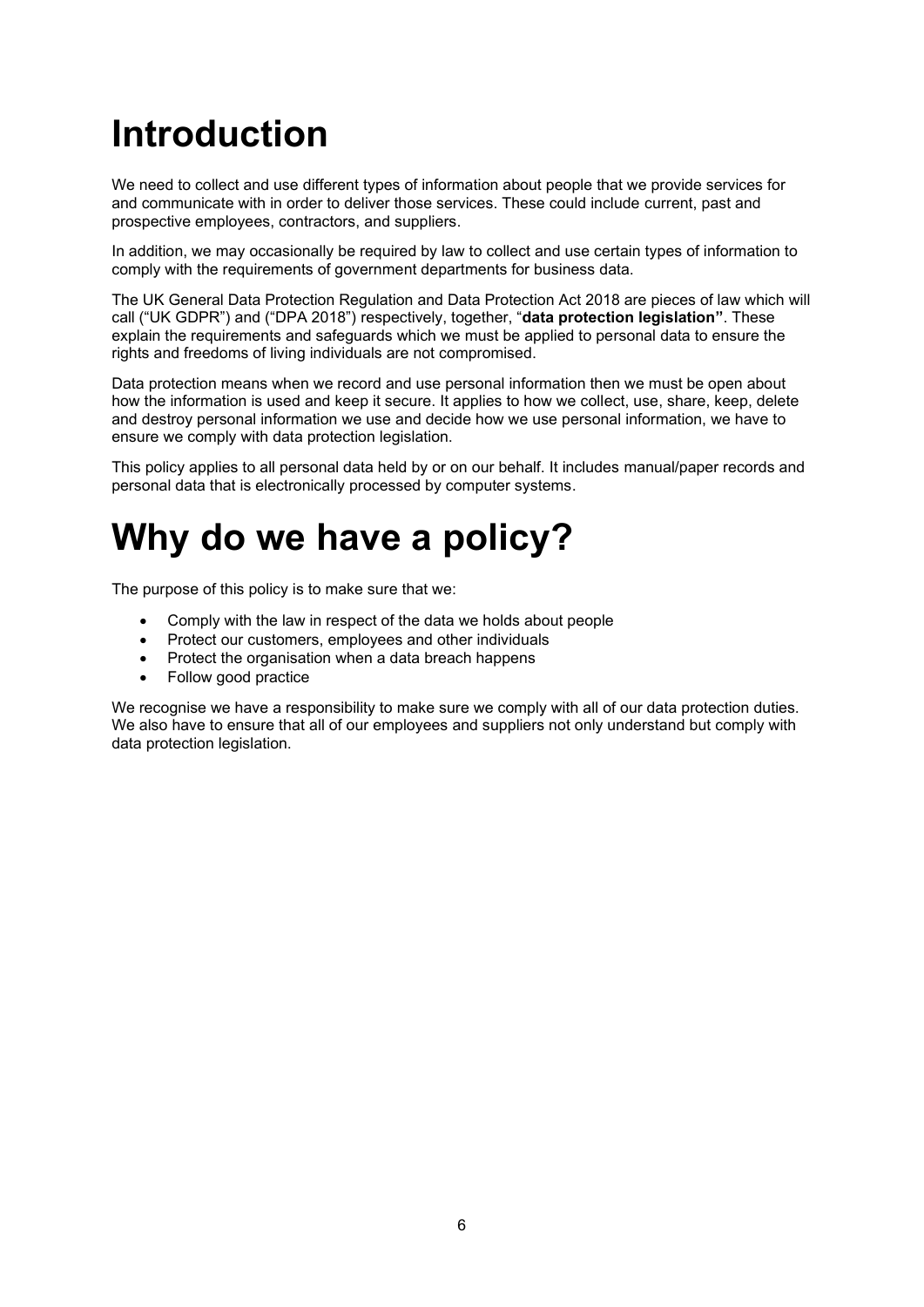# <span id="page-6-0"></span>**Who does the policy cover?**

This policy applies to anyone accessing or using personal information, including for example: employees, temporary or contract staff, volunteers, work placements, contractors, suppliers, services providers or other partners or agencies.

We have to make sure that anyone delivering a service on our behalf complies with this policy and others to make sure our data is safe.

### <span id="page-6-1"></span>**What are our responsibilities?**

There are seven Data Protection Principles with which we must comply with in relation to personal information. In summary these are that personal information will be:-

- **1. Processed fairly and lawfully in a transparent way**
- **2. Obtained only for one or more specified and lawful purposes and not further processed in a manner incompatible with that purpose**
- **3. Adequate, relevant and limited to what is necessary**
- **4. Accurate and where necessary, kept up to date**
- **5. Not be kept for longer than is necessary**
- **6. Protected by appropriate technical and organisational measures**
- **7. We are accountable and take responsibility for what we do with personal data**

This means that we will:-

- a) make sure that when we ask for information then we are fair to the people whose information we ask for and use,
- b) explain why we are asking for the information and what we will do with it,
- c) make sure we only ask for the information we need,
- d) make sure the information we hold is up to date and accurate,
- e) make sure we only keep it for as long as we need to,
- f) ensure that we have processes in place to protect the information whether it is on paper or electronic,
- g) ensure that we won't send information abroad unless there are the proper safeguards,
- h) make sure that people can exercise their data protection rights.

In addition we will also:-

- have someone with specific responsibility for data protection (Data Protection Officer, or DPO),
- make sure all employees know that they are responsible for data protection and know what good practice is,
- train staff to manage and handle information correctly,
- support staff to manage and handle personal information correctly,
- respond to any queries about handling personal information promptly and courteously,
- review how we use personal information to make sure we are always complying,
- ensure staff know when they can share information with others.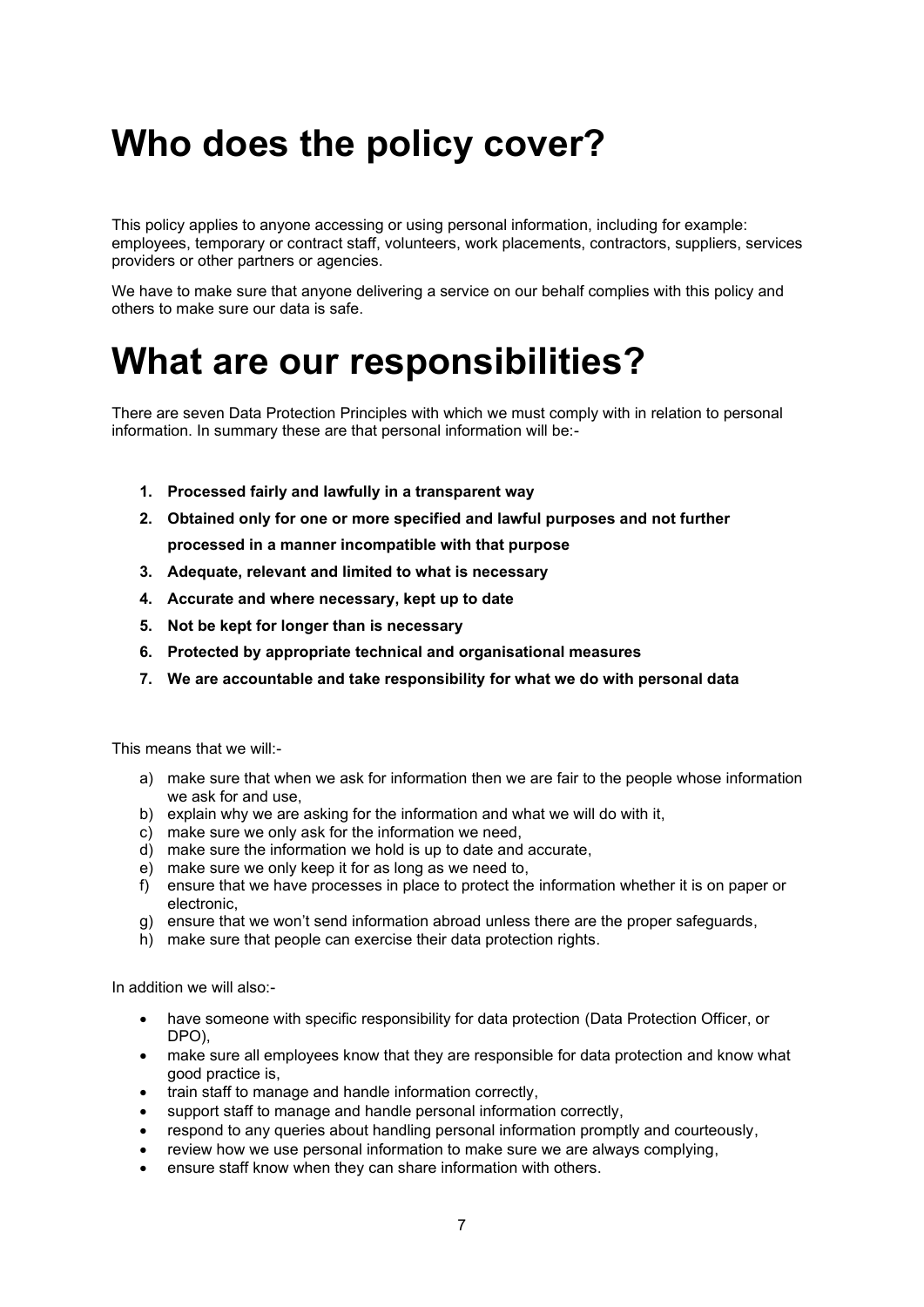### <span id="page-7-0"></span>**Lawful basis for processing**

We must have a lawful reason to use personal information and special category data. This will be one of the six legal bases in Article 6 of the UK GDPR for personal information:

**(a) Consent:** the individual has given clear consent for you to process their personal data for a specific purpose.

**(b) Contract:** the processing is necessary for a contract you have with the individual, or because they have asked you to take specific steps before entering into a contract.

**(c) Legal obligation:** the processing is necessary for you to comply with the law (not including contractual obligations).

**(d) Vital interests:** the processing is necessary to protect someone's life.

**(e) Public task:** the processing is necessary for you to perform a task in the public interest or for your official functions, and the task or function has a clear basis in law.

**(f) Legitimate interests:** the processing is necessary for your legitimate interests or the legitimate interests of a third party, unless there is a good reason to protect the individual's personal data which overrides those legitimate interests. (This cannot apply if you are a public authority processing data to perform your official tasks.)

For special category data then this will be one of the ten legal bases in Article 9 of the UK GDPR:

- (a) **Explicit consent:** the individual has given clear consent for you to process their special category data for a specific purpose.
- (b) **Employment, social security and social protection**: if authorised by law and we have identified a condition in Part 1 of Schedule 1 of the DPA 2018.
- (c) **Vital interests:** the processing is necessary to protect someone's life.
- (d) **Not-for-profit bodies:** who process special category data in connection to the activities of charity, clubs, political parties, churches etc.
- (e) **Made public by the data subject**.
- (f) **Legal claims or judicial acts** if necessary to establish, exercise or defend legal claims.
- (g) **Reasons of substantial public interest** with a basis in law and we have identified one of the 23 specific substantial public interest conditions set out in Part 2 of Schedule 1 of the DPA 2018.
- (h) **Health or social care** with a basis in law and we have identified a condition in Part 1 of Schedule 1 of the DPA 2018.
- (i) **Public health** with a basis in law and we have identified a condition in Part 1 of Schedule 1 of the DPA 2018.
- (j) **Archiving, research and statistics** with a basis in law and we have identified a condition in Part 1 of Schedule 1 of the DPA 2018.

We should be able to say which applies. If you are not sure, then you should speak to the Data Protection Officer.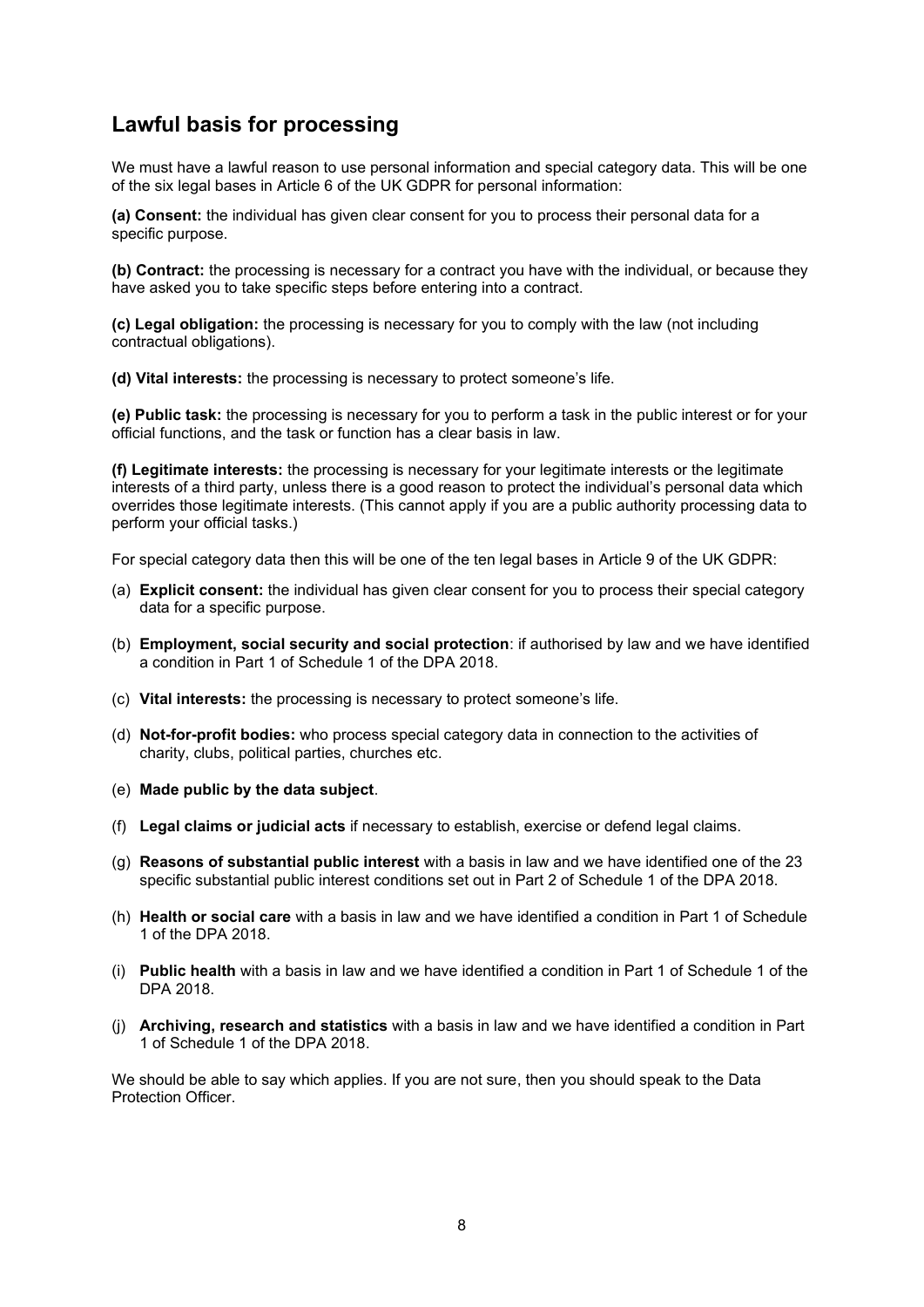# <span id="page-8-0"></span>**What are your responsibilities?**

All of us, whether permanent or temporary, are required to read, understand and accept any policies and procedures that relate to the personal data that we may handle in the course of our work.

All of us must:

- understand the main points of the Data Protection legislation,
- identify and report any risks their line manager,
- make sure that customers understand their rights,
- identify any breaches or loss of data and report them,
- identify and report any rights requests to the Data Protection Team.

### <span id="page-8-1"></span>**People have rights**

Data protection legislation has introduced a set of rights for people. These are explained below and how we meet these.

All requests received should be directed to:

The Data Protection Officer The Mayor's Office 72 Market Street Ely Cambs CB7 4LS

Telephone: 07923250218

Email: [dpo@cambridgeshirepeterborough-ca.gov.uk](mailto:dpo@cambridgeshirepeterborough-ca.gov.uk)

### <span id="page-8-2"></span>**The Right to be Informed**

This means that people have a right to be told what we are doing with their information. We need to be clear and transparent about what we do because this helps build understanding and trust about what we do.

The way we normally tell people about what we do is in what we call a privacy notice. Our privacy notice is available on our website at the link [https://cambridgeshirepeterborough-ca.gov.uk/wp](https://cambridgeshirepeterborough-ca.gov.uk/wp-content/uploads/documents/governance/transparency/codes-ofconduct-and-policies/Data-Protection-Policy.pdf)[content/uploads/documents/governance/transparency/codes-ofconduct-and-policies/Data-Protection-](https://cambridgeshirepeterborough-ca.gov.uk/wp-content/uploads/documents/governance/transparency/codes-ofconduct-and-policies/Data-Protection-Policy.pdf)[Policy.pdf s](https://cambridgeshirepeterborough-ca.gov.uk/wp-content/uploads/documents/governance/transparency/codes-ofconduct-and-policies/Data-Protection-Policy.pdf)o that people can easily find it.

### <span id="page-8-3"></span>**The Right of Access**

If we hold information about a person, then they have a right to see their own information. There are a few exceptions to this rule, such as data held for child protection or crime detection / prevention purposes, but most individuals will be able to have a copy of the data held on them. We may have to redact some of the information if we cannot share something with a person.

### <span id="page-8-4"></span>**The Right of Rectification**

If a person believes that any of the information that we hold about them is inaccurate, then they have a right to request that we restrict the processing of that information and to rectify the inaccurate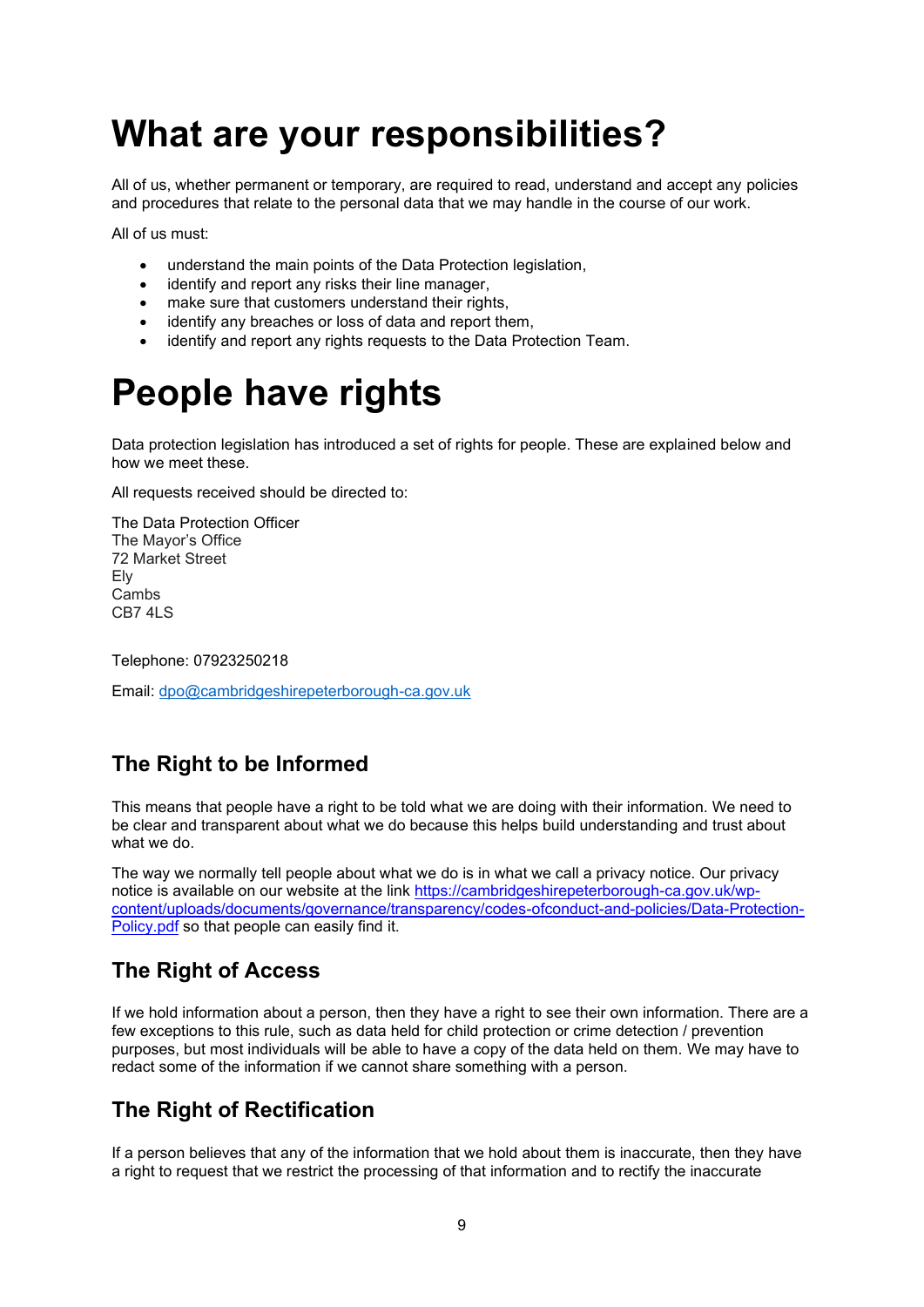personal information. Please note that if the request is to restrict processing their information, we may have to suspend the services provided. We have to respond with a month.

### <span id="page-9-0"></span>**The Right to Erasure**

This is popularly known as the "right to be forgotten". It means that people can ask us to delete or remove information if there no strong reason for us to keep it.

We don't have to delete information. The below table indicates when we may agree to delete and when we will not

| To delete                                      | Or not to delete                                   |
|------------------------------------------------|----------------------------------------------------|
| We no longer need the information              | to exercise the right of freedom of expression     |
|                                                | and information                                    |
| We should not have the information             | We need to keep it to comply with a legal          |
|                                                | obligation                                         |
| Our customer withdraws their consent           | We need to keep for public health purposes         |
| Legally we should have deleted it              | It is of public interest for scientific/historical |
|                                                | research or statistical purposes                   |
| Our customers object to what we are doing, and | We need to keep it for the defence of legal        |
| we cannot justify keeping the information      | claims                                             |

We always need to listen and understand why someone is asking us to delete. We may have to keep some information, for example it is about safeguarding or health and safety. We should still take into account the customer's concerns and look what we can do to help reduce any distress or concerns they may have.

### <span id="page-9-1"></span>**The Right to Restrict Processing**

A person has the right to block or suppress the use of their information. If someone does ask us to restrict the use of their information, then it means that we can retain the information but not use it any further.

We will need to keep some information to ensure that we maintain the restriction.

### <span id="page-9-2"></span>**The Right to Data Portability**

Where we have requested a person's permission to process their personal information or they have provided us with information for the purposes of entering into a contract with us, then they have a right to receive the personal information you provided to us in a portable format.

### <span id="page-9-3"></span>**The Right to Object**

An individual can object to what we are doing with their data where if it is based on:

- our legitimate interests or
- public interest or statutory duty or
- direct marketing or
- purposes of scientific/historical research and statistics.

The objection must relate to the person's particular situation.

### <span id="page-9-4"></span>**Rights related to automated decision-making including profiling**

A person has the right to not be the subject of a decision if it is based on automated processing and it produces a legal effect or significant effect on them.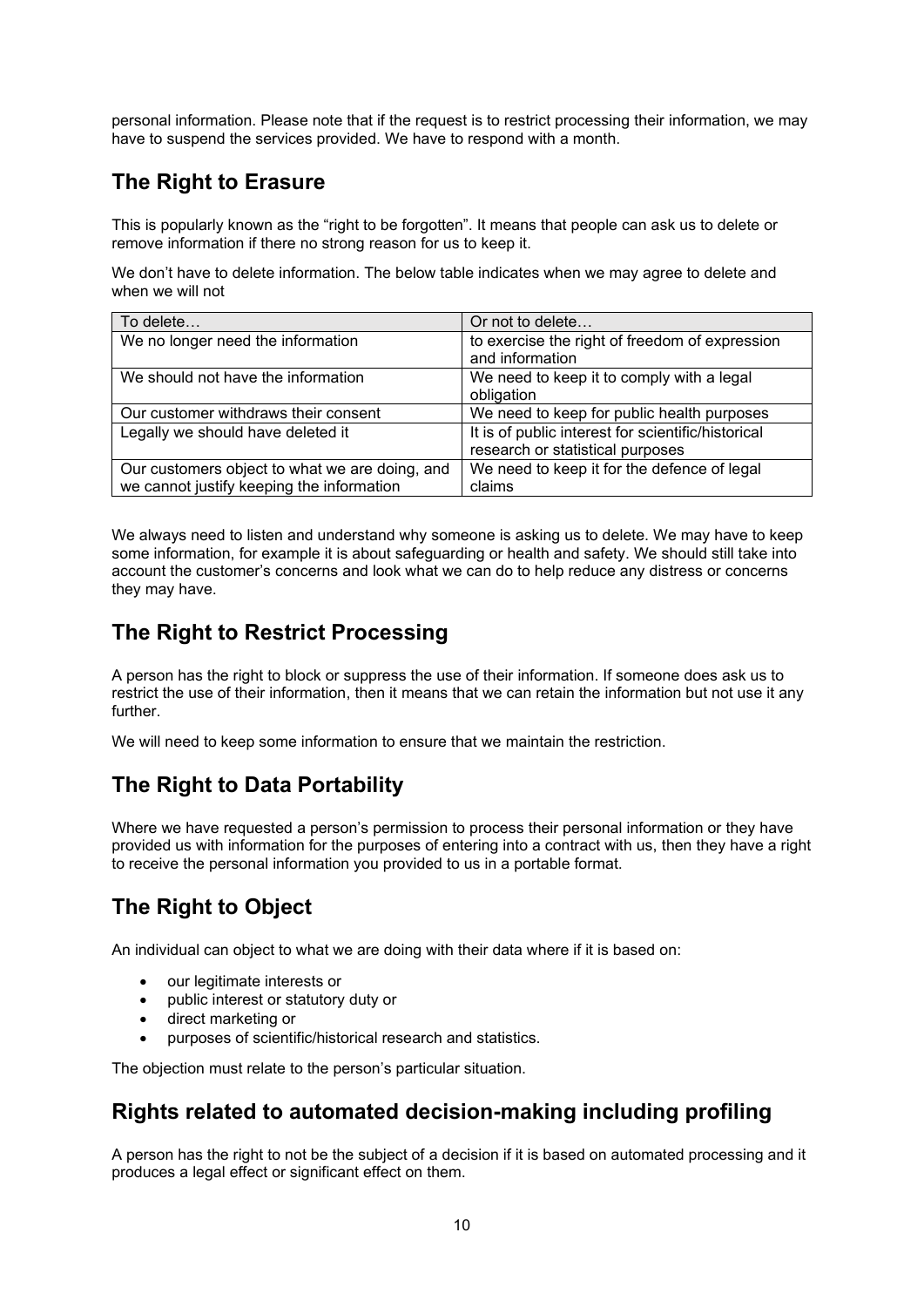The right does not apply where processing is necessary for the performance of a contract, authorised by law (including fraud) or there is explicit consent.

# <span id="page-10-0"></span>**What does 'it' mean?**

### <span id="page-10-1"></span>**Personal Information**

Personal information is information about a living individual who you can identify directly or indirectly from that information. It may also be possible to identify an individual from that and other information which is in the possession of, or likely to come into our possession. It also includes any expression of opinion about the individual and any indication of our intentions.

It is also important to note that information to identify a living person is not limited to names and full addresses. Mapping point data can also potentially identify a person as can limiting the address to postcode.

### <span id="page-10-2"></span>**Special Categories of Personal Information**

Special categories of personal data, formerly known as sensitive personal data, means personal data consisting of information as to -

- the racial or ethnic origin of the data subject,
- his/her political opinions,
- his/her religious beliefs or other beliefs of a similar nature,
- whether he/she is a member of a trade union
- genetics
- biometrics
- his/her physical or mental health or condition,
- his/her sexual life.
- sexual orientation

In addition, we would consider the following to be sensitive:

- the commission or alleged commission by him/her of any offence.
- any proceedings for any offence committed or alleged to have been committed by him/her, the disposal of such proceedings or the sentence of any court in such proceedings,
- credit card/debit card details pertaining to the data subject

### <span id="page-10-3"></span>**Data Controller**

The Combined Authority is a data controller and will be responsible for ensuring compliance with data protection legislation. It means, on some occasions, that we determine what data is collected and how it is used.

Where someone acts completely on behalf of the authority then we are still the data controller.

You should refer to the contract for providing a service to understand who the data controller is.

### <span id="page-10-4"></span>**Joint Data Controller**

There will be occasions where two or more controllers jointly determine what information is collected and why. This could be with Cambridgeshire County Council or Peterborough City Council for example. We need to make sure that customers understand when this is the case.

You should refer to the contract for providing a service to understand when joint controllers exist.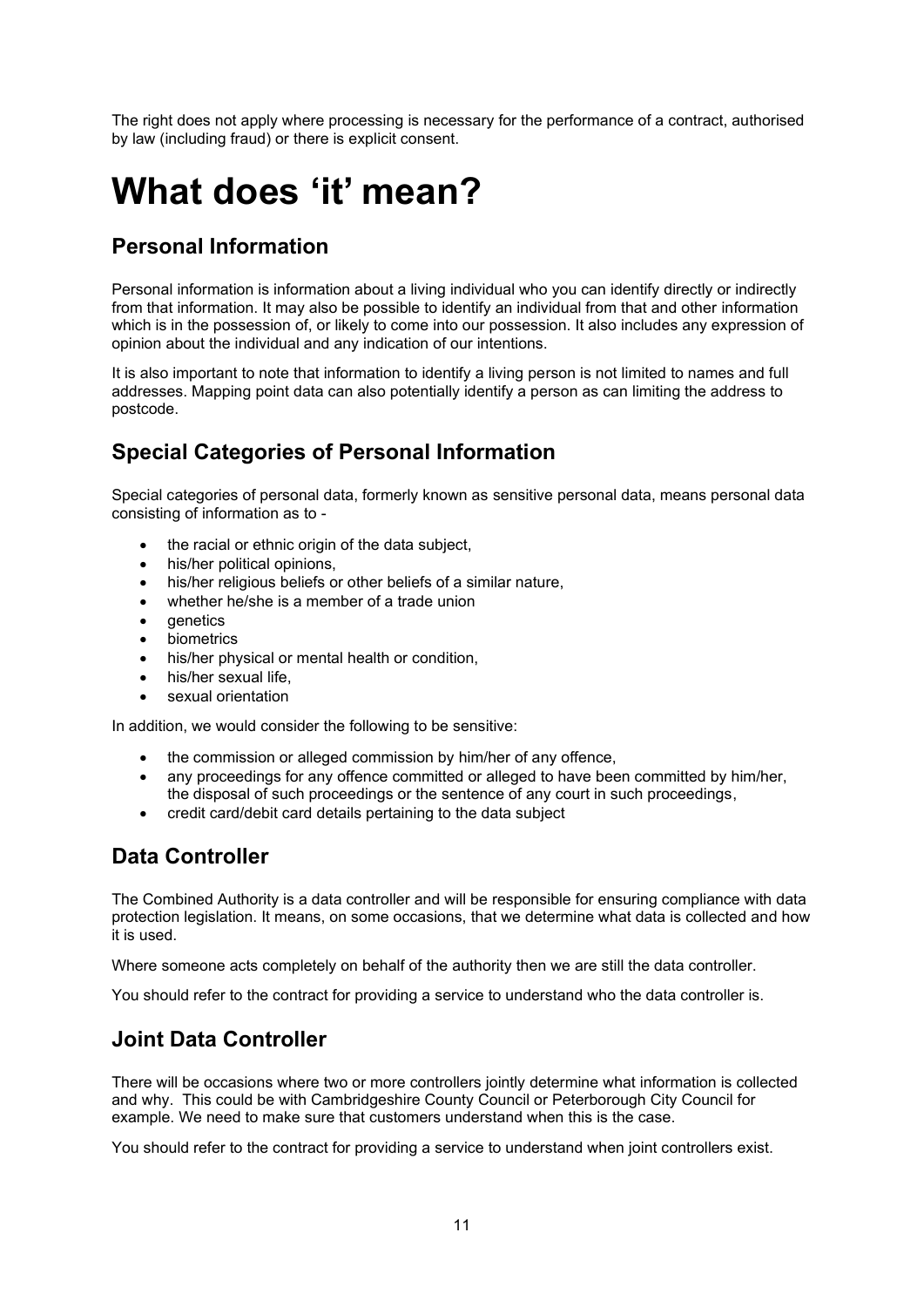### <span id="page-11-0"></span>**Data Processor**

A data processor is the person/service who use the information as per the controller's instructions. A data processor does not own the data and cannot use it for purposes other than stated in the contract or where permitted. Any use or sharing of data should not be done without the written consent of the data controller.

You should refer to the contract for providing a service to understand who the data processor is.

### <span id="page-11-1"></span>**Data Controller-Data Processor Relationship - Contracts**

Where the controller and processor are not the same ie the Combined Authority and Cambridgeshire County Council, the relationship must be underpinned by a contract.

It is very important that we have a contract in place for us to deliver services or for something to be done our behalf. The contract has a really important role to play because it makes sure that all concerned understand what should be delivered.

Any contract must contain detailed schedules of the data to be processed as well as the clauses regarding the arrangements for the use, storage, retention and deletion of data by that external party. In all cases, Legal Services will review every contract and ensure that it meets requirements. The contract between the authority and suppliers will make clear that the liabilities and duties of data protection legislation which must be complied with

This kind of terms will be defined in the contract.

Advice on the process for buying and providing services can be obtained from the Data Protection Officer.

# <span id="page-11-2"></span>**When data is lost or goes missing…**

We hold information which can be personal and sensitive information but also, for example, commercially sensitive information or simply data.

We must take every care to avoid a data breach by protecting personal information but also by taking steps to avoid losing any data.

In the unlikely event of data being lost or shared inappropriately, it is vital that appropriate action is taken to minimise any associated risk as soon as possible. You should refer to our data incident reporting policy which covers the process and complete the data incident reporting form.

You must report any breaches, suspected or confirmed, to the Data Protection Officer.

# <span id="page-11-3"></span>**Keeping Information**

We may have to keep information, but it must only be kept for as long as we need to.

We will store personal information securely in our IT systems or in hard copy in line with our retention schedule.

We will destroy hard copy personal information securely by using confidential waste bins and electronic records via IT.

More can be found in our Retention Policy.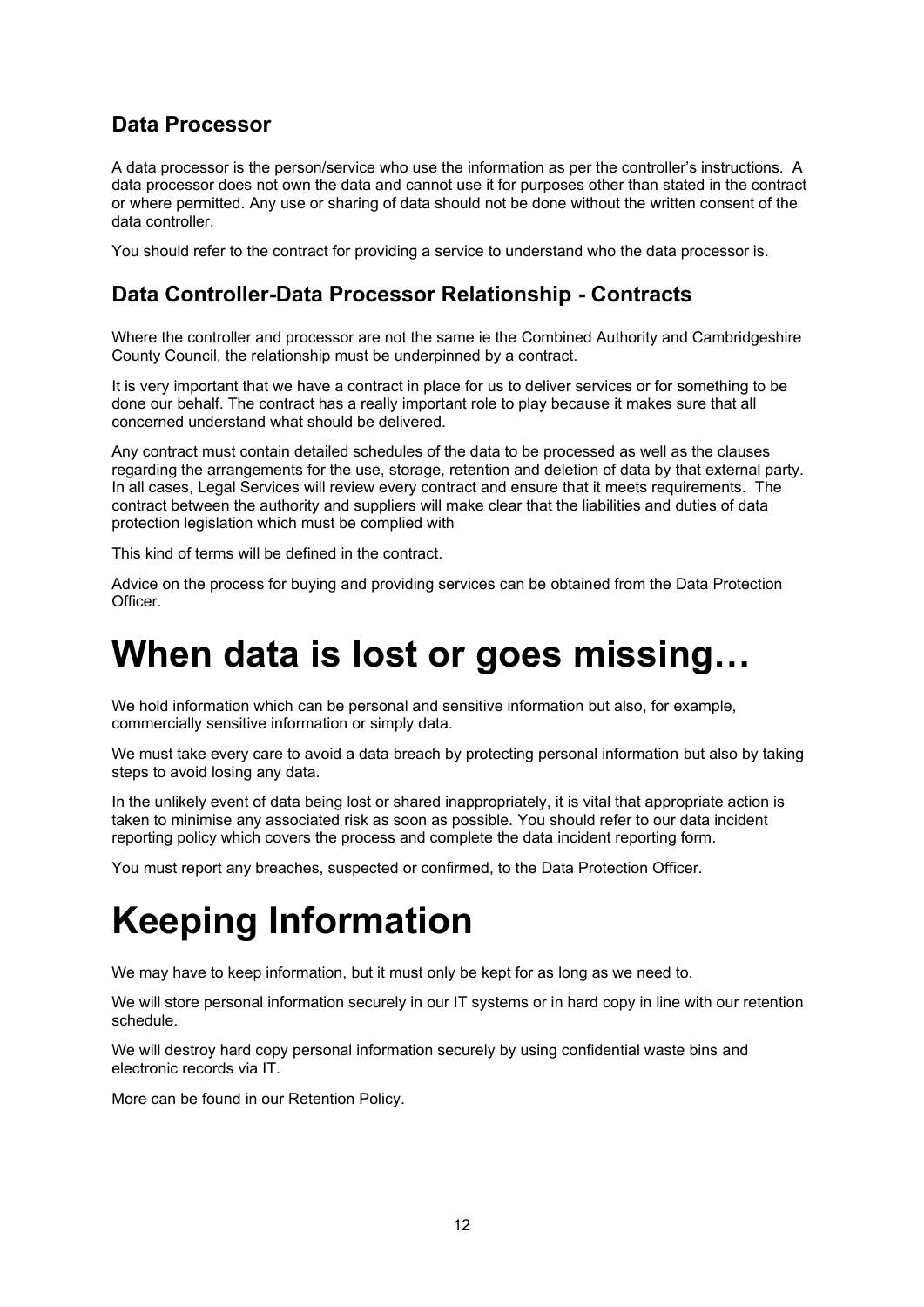### <span id="page-12-0"></span>**Location of our information**

It is important that we understand where our information is. This does not mean just it's on our devices or on the authority's network. We have to think about where that information really is and the same applies to any data we share or provide to others. This means where servers are or where a cloud/data centre is.

When the UK left the EU, this meant that transfers of information needed to be *permitted* under the UK GDPR. There are provisions in the UK GDPR to enable this flow of information. In order for information to flow from EEA countries, UK needed to be provided with an *adequacy decision* by the EU which it currently has. The UK has also recognised the EU adequacy decisions for non-EEA countries - Andorra, Argentina, Faroe Islands, Guernsey, Isle of Man, Israel, Jersey, New Zealand, Switzerland., and Uruguay.

If the information is being transferred to a country where there is no adequacy decision, such as USA, then we must ensure that we have appropriate safeguards in place. If this is the case, then you should speak to the Data Protection Officer and Legal.

### <span id="page-12-1"></span>**How we handle information**

Whenever we handle information then we should do so securely. This should mean that information we store is securely in systems protected by usernames and passwords or filing cabinets that are locked. It also means making sure that only people who should see that information have access. When we share or send information then we should make sure that it is secure.

The sharing of personal information must be by secure means such as secure email or secure file sharing may also be used after review by IT and in line with our IT policy. Failure to comply with this policy will result in the appropriate action being taken under either the relevant policy or contract.

# <span id="page-12-2"></span>**The Sharing of Personal Information**

We will only share personal information where a legal gateway exists, or consent has been obtained. Sharing means telling someone some information about them or another person and sharing means giving a supplier a list of people.

You should make sure you know whether you should share personal information and consult the Data Protection Officer if you are not sure.

#### <span id="page-12-3"></span>**Disclosures permitted by law**

There will be occasions where the disclosure of personal information will be permitted in law such as for the prevention and detection of crime or safeguarding of vulnerable individuals. We will always seek a written request confirming the reason for the disclosure where consent has not been obtained and will evaluate that request before responding. Equally we need to make our own requests in a lawful and proper way.

### <span id="page-12-4"></span>**Information sharing agreements**

Any sharing of personal information between organisations may be best supported by an agreement that makes clear what is being shared, why and how. It helps us ensure we are complying with data protection legislation.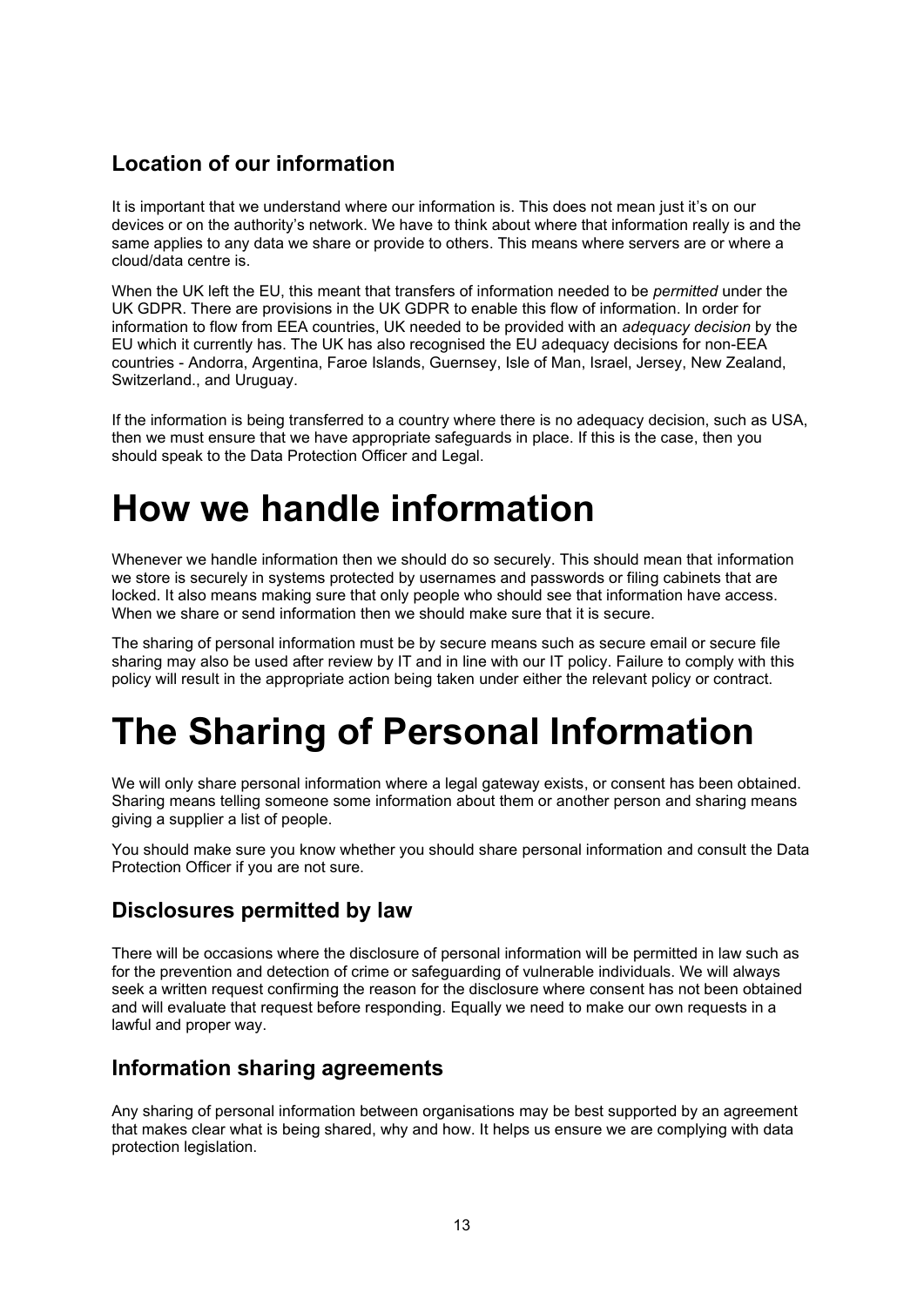Further guidance on the completion of Information Sharing Agreements can be obtained from the Legal department of the Combined Authority.

### <span id="page-13-0"></span>**Testing of systems**

We may need to test that computer systems are developed to bring greater efficiency, benefits, and security work appropriately. In order to do so then we will need to consider using personal data in that testing. The first consideration will always be whether personal data is required for testing and the default will be that it is not with anonymised or randomly generated data being used. However, this may not fully test the functionality of a system, therefore consideration must be given to the use of a data snapshot from the live or current system.

We will undertake a data protection impact assessment prior to the use of any current or identifiable data to ensure that this is appropriate and that the appropriate safeguards are in place prior to the export, import and testing. The data will only be held in the test system for the period of testing and then removed. If the testing of the system is being undertaken by a partner or a processor then the same process will apply.

### <span id="page-13-1"></span>**Privacy and the value of information**

Data protection is all about privacy. When we use information about people then we have an impact on their privacy in some way.

This could be when we think about buying a new IT system or running a new project or service. It means we need to think about the impact on our customers; how will it affect them? Will it make a change on their lives? Are there any risks that we need to think about? The changes in data protection in 2018 made it mandatory that we have to consider the impact and show that we have. Please refer to the Data Protection Impact Guidance for further information.

### <span id="page-13-2"></span>**Data Protection Impact Assessments (DPIA)**

There are two levels of a DPIA; the screening process to work out whether you do need to do a DPIA is the starting point. This should always be completed whenever there are projects, new or changed service activities, or new ICT that could potentially impact on the privacy of individuals.

The completed screening checklist should be shared with the Data Protection Officer to determine whether any further assessment is required. They will inform you as to whether a DPIA is needed.

These can be published so it is important to make sure we have assessed impact and risk.

### <span id="page-13-3"></span>**Only use what you need to use**

It can be helpful to think about what level of information you need to use. Do you need to use every bit of information we hold about a person? Can you limit what you do use? You may only need ages and post code for example rather than their name, address, date of birth, NI number, health details and ethnicity.

There are other ways of using personal information without sharing who that person is.

#### <span id="page-13-4"></span>**Anonymisation of data**

Data can be anonymised ie removal of information which could lead to the identification of an individual. It should be almost statistical because there should be no way that you can identify any individual person. It is not enough to remove the name and address. You should approach the Data Protection Officer for more detailed guidance.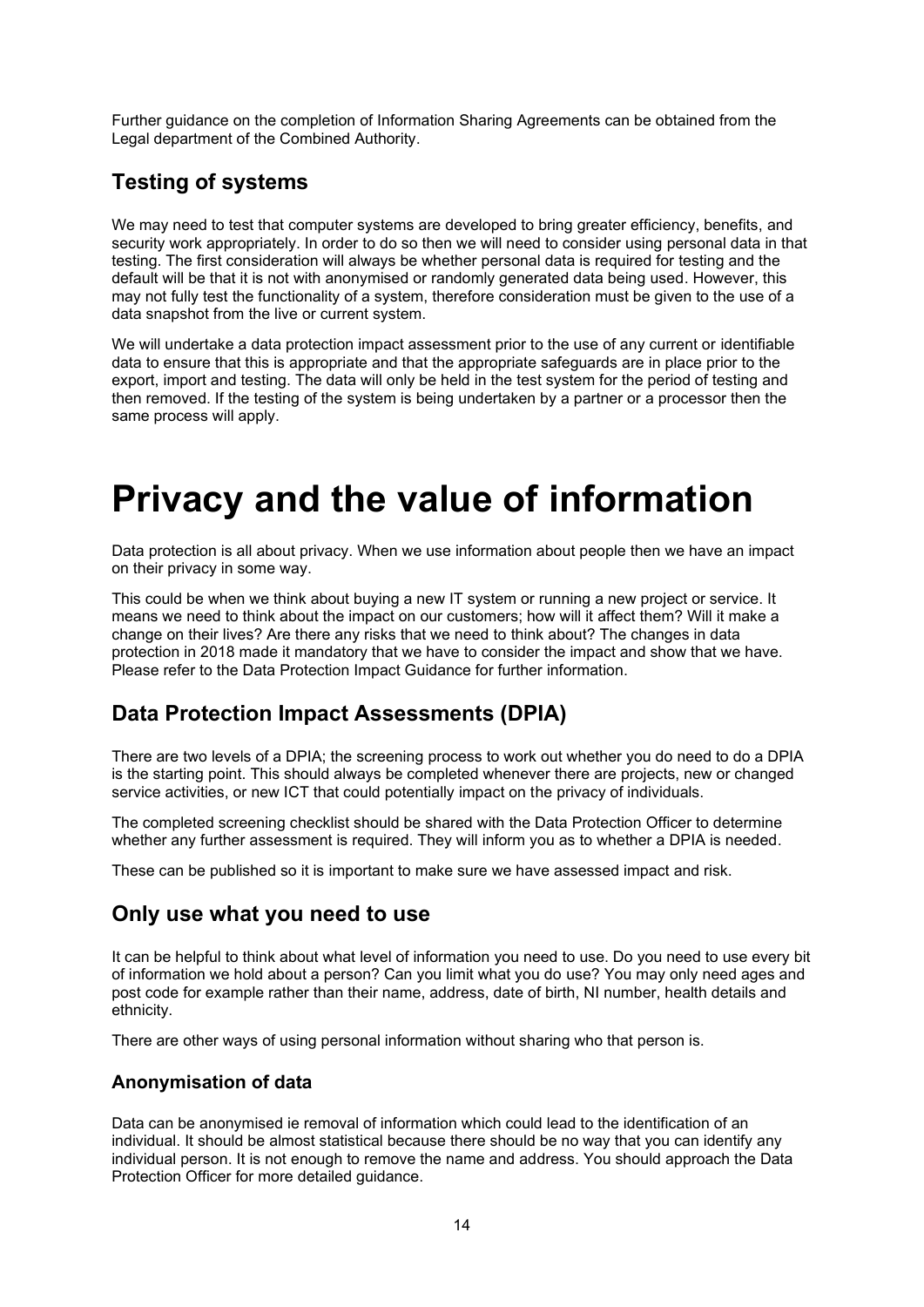#### <span id="page-14-0"></span>**Pseudonymisation**

Where it is not necessary to share personal data but anonymised is not sufficient, then consideration should be given to the pseudonymising approach. This means when information is supplied it is not identifiable to the user but the individual producing the information has a "key" to identify.

#### <span id="page-14-1"></span>**Information as an asset**

When information is organised, stored, used, and analysed then it is an asset that we can use. This means that we need to make sure it is managed properly. This management means that we know what we hold, where it is held, how long for and its qualities. This will help us use the information we have much more efficiently and better because we will understand it more.

Each service will have an Information Asset Owner (IAO) who is responsible for understanding that information, making sure it is only disclosed appropriately and is securely held.

### <span id="page-14-2"></span>**Roles**

#### <span id="page-14-3"></span>**Chief Executive**

The Chief Executive has overall accountability and responsibility for data protection. The Chief Executive is required to provide assurance that all risks relating to data protection and information security are effectively managed and mitigated. Risks relating to data protection will be recorded on the corporate risk register, as applicable, so that discussions around management of those risks can take place.

The Chief Executive has delegated responsibility for compliance with the Data Protection Act (including the implementation of this policy and other related policies) to Senior Information Risk Owner.

### <span id="page-14-4"></span>**Senior Information Risk Owner (SIRO)**

The named SIRO is responsible for:

- leading and fostering a culture that values, protects, and uses information for the success of the organisation and benefit of its customers,
- overall ownership of the Information Governance policies,
- Act as the champion for Information Governance and provide written advice to the on the status of matters within the authority,
- owning the organisation's overall information risk policy and risk assessment processes and ensuring they are implemented consistently by IAOs,
- advising the Chief Executive or relevant accounting officer on the information risk aspects of his/her statement on internal controls,
- owning the organisation's information incident management framework, and
- ensuring that they receive appropriate training to fulfil the SIRO role.

### <span id="page-14-5"></span>**Data Protection Officer**

The Data Protection Officer will:

- manage the compliance with data protection legislation and FOIA,
- maintain an awareness of all IG/IM issues within the authority,
- review and update policies in line with local and national and best practice requirements,
- review and audit all processes and procedures where appropriate and on an ad-hoc basis,
- ensure all line managers and staff are aware of the requirements of these policies and guides,